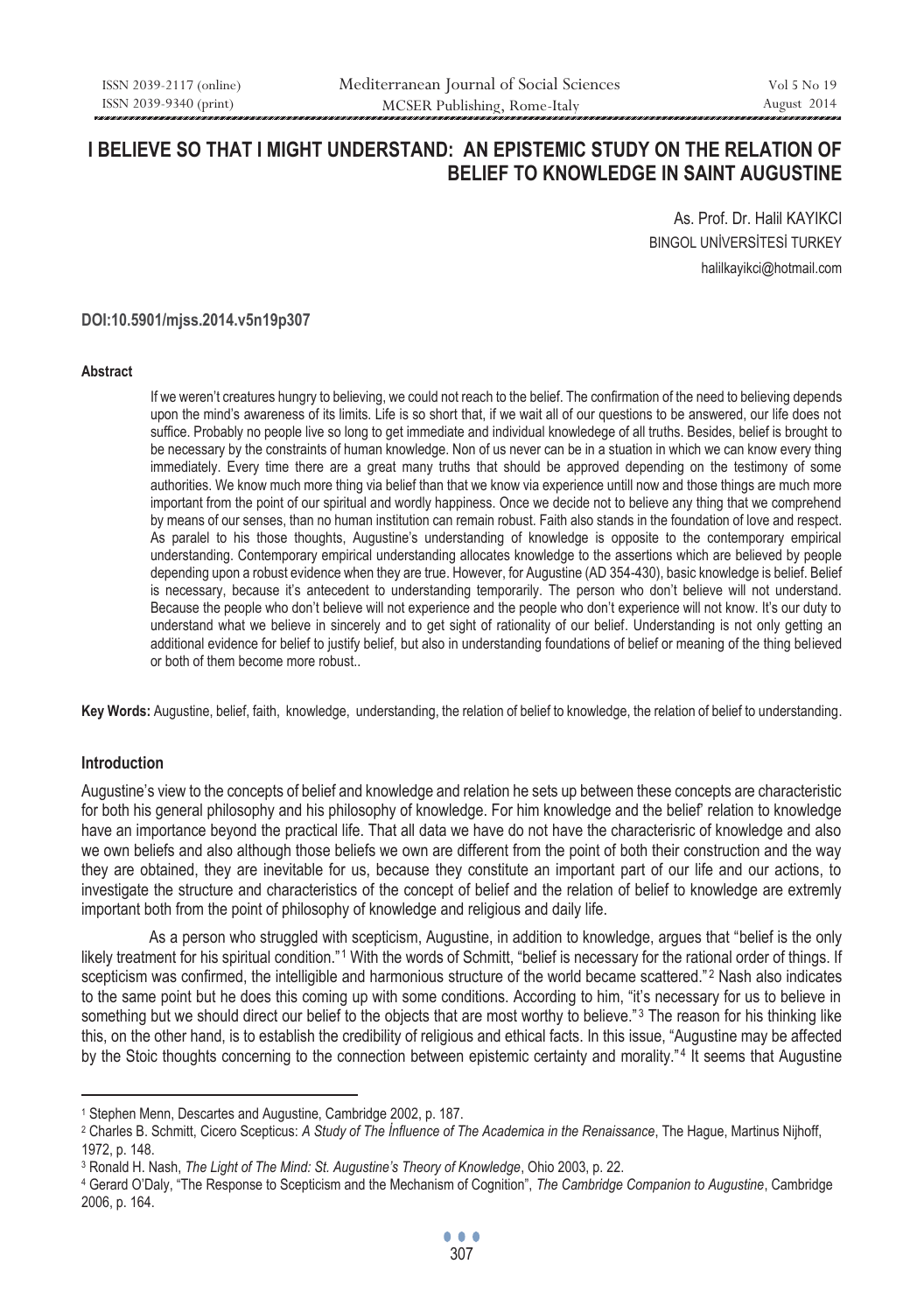| ISSN 2039-2117 (online) | Mediterranean Journal of Social Sciences | Vol 5 No 19 |
|-------------------------|------------------------------------------|-------------|
| ISSN 2039-9340 (print)  | MCSER Publishing, Rome-Italy             | August 2014 |

appriciates the social and practical necessity of belief. Whether we are conscious of or not, our basic relations are based on our beliefs. In this meaning, association of scepticism about the ability of human reason's obtaining knowledge with a belief pertaining to the truth itself, made lead Augustine to the conclusion that the only way of solution was faith or belief. For this reason, he proposes the analysis of many kinds of credibility: Facts to be believed. Firstly, we have historical truths in which we can only believe, because we don't have any immadiate, first hand knowledges about them. He attracts attention to that we know execution of Catinean assassins only through the authority of Cicero (106-43 BC). This authority is robust like authorities depending on them we know who our parents are. It would be nonsense to reject having respect for our parents, by asserting that we don't know who they are. Augustine was affected by the fact that some of the most basic relations –love of child for parents and affinity of friends and married couples each other- depend upon reliable belief."<sup>1</sup> The function of belief in this context is beyond our estimations. "We know much more things via belief than that we know via experience untill now and those things are much more important from the point of our spiritual and wordly happiness. Once we decide to do not believe any thing that we can not comprehend by means of our senses, than no human institution can remain stable. The trust that is at the root of faith is also at the root of friendship, love and respect that are the foundations of society."<sup>2</sup> He gave priority to belief but didn't neglect the importance of knowledge. "Throughout his writings he insist that knowledge is not to be sought for its own sake; instead man should seek knowledge so that through it he may attain true happiness. Augustine's view is not so much that knowledge will make the attainment of happiness easier but that the knowledge of absolute truth is a necessary condition for happiness. Although Augustine's practical interest in knowledge keeps him from giving us the kind of systematic discussion of certain topics that one finds in Hume or Kant, there is nonetheless a certain benefit that follows. The fact that knowledge is related to God and to human quest for happiness insures the importance of epistemology for Augustine."3

# **Knowing By Seeing And Knowing By Believing**

In this context he firstly seperates knowing to two categories as knowing by way of belief and knowing by way of knowledge (seeing) and examining how they can be obtained questions their reliability. According to him, in knowing by the way of belief there is not the credibility that is in knowing by way of knowledge. "The first Augustine calls belief (the way of faith) and the second he calls "understanding" (the way of reason). Both modes of knowing seek to bring about the union between knower and the thing known which is the essence of knowledge. In the case of understanding there is an immediate contact between the two, a direct confrontation in which the knower perceives the objectby a type of 'vision'. Since my experience of such truths is so immadiate, they seem to force themselves upon me. I can not deny the pain in my leg nor the noise of the street nor the remembered facts of my past. I may try to ignore them but I can not deny them once they capture my attention. Moreover, once attended to, they have a tendency to move me by their presence. My contact is so intimate that once I see them as true, I easily move to see them as good or bad. I quickly move from being a knower to a lover, reaching out to embrace those realities which promise to bring satisfaction and happiness when possessed."4

Knowing by the way of belief is very different from the other way. "Knowledge by the way of belief (faith) does not possess such power. The truth of the object known is not known directly but only through the testimony of ohers. Whatever is good and desirable about the object is known by hearsay, not vision. The immadiate contact of the knower is with that witness who testifies to the truth perceived. It is not the truth of the object that forces itself upon knower. It is the credibility of witness, a credibility that rest on a conviction that this witness is (1) knowledgeable, that is, is in a position to know the facts and (2) trustworthy, that is, is not likely to misrepresent the facts. Only rational beings can serve as such witnesses and since humans, angels and God are wrapped in mystery, we are never overpowered by evidence of credibility unless we want to be. It is for this reason that Augustine will define faith or belief as an act of thinking with assent"<sup>5</sup> Helm argues that this uncertainty which exist in the conceps of belief and faith is a necessary result of the structure of these concepts. According to Helm, "without risk there is no faith. Faith is precisely the contradiction between the infinite passion of the individual's inwardness and the objective uncertainty. If I am capable of grasping God objectively, I do not believe, but precisely because I can not do this I must believe. If I wish to preserve myself in faith, I must constantly be intent upon

<sup>&</sup>lt;sup>1</sup> John M. Rist, *Augustine, Ancient Thought Baptized*, Cambridge, 1997, p. 56.<br><sup>2</sup> Donald X. Burt, *Augustine's World*, London, 1996, p. 45.<br><sup>3</sup> Ronald H. Nash, *Ibid.*, p. 22.<br><sup>4</sup> Donald X. Burt, *Augustine's World*, Lo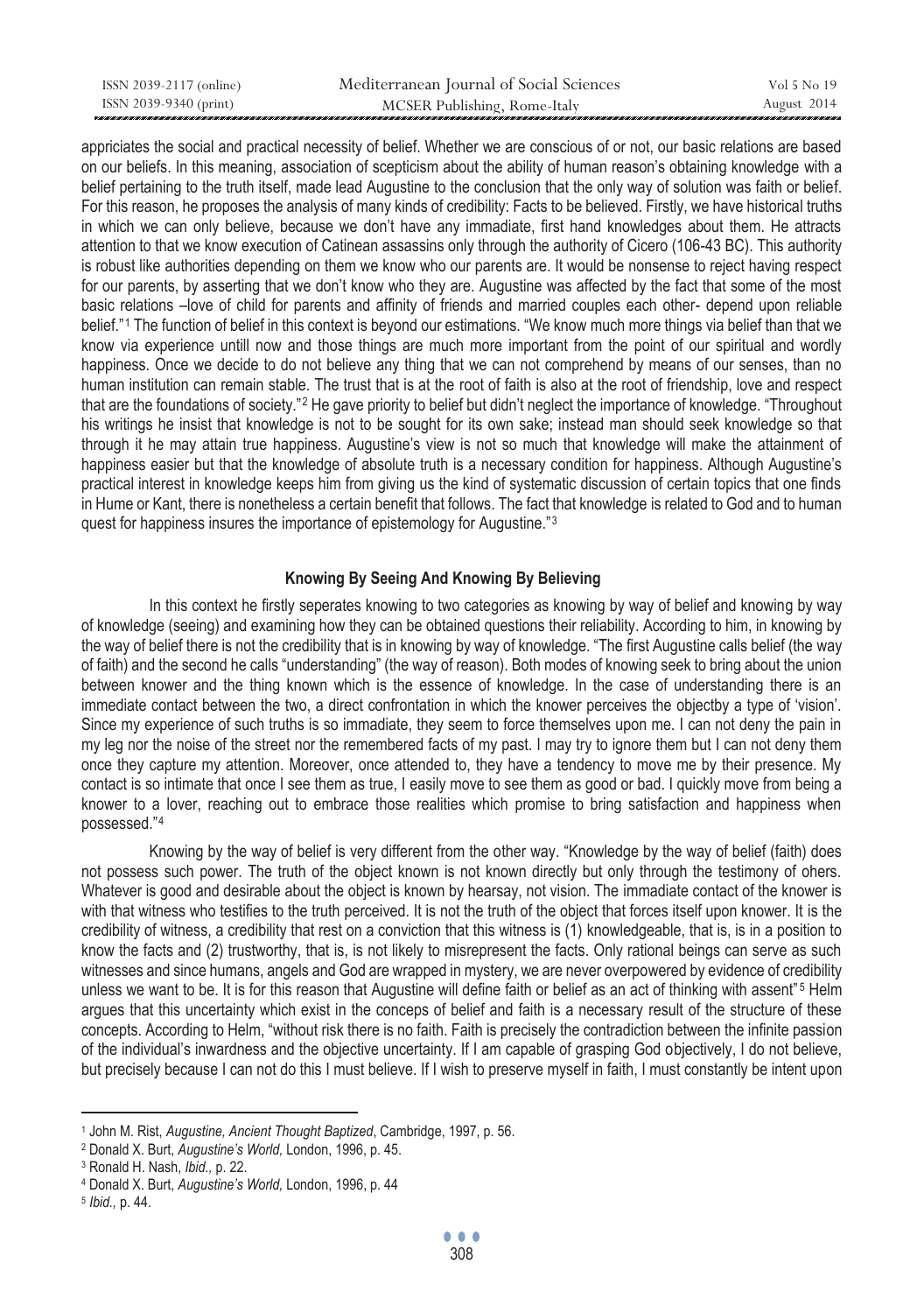| ISSN 2039-2117 (online) | Mediterranean Journal of Social Sciences | Vol 5 No 19 |
|-------------------------|------------------------------------------|-------------|
| ISSN 2039-9340 (print)  | MCSER Publishing, Rome-Italy             | August 2014 |

holding fast the objective uncertainty, so as to remain out upon the deep, over seventy thousand fathoms of water, still preserving my faith."1 This view can be striking for believers like us but it is clear that it may help us seriously to understand some of the most essential concepts we have. "On this view faith is inherently risky, not because there is in fact little evidence for what is believed and more would be desirable, but because whatever evidence there is is in some way against the truth of the proposition believed, and thus faith 'contends' with evidence against. It is a mistake to think that such a view of faith cannot be defended; it does not follow that there are no reasons for holding the view that religious faith is not reasonable."<sup>2</sup> As we saw here, for a thinker who adherent to the Platonic tradition, to think on the borders of our knowledge helps only reevaluation of the lower position of belief and identify the credible authorities.

Augustinus rethorically makes a sharp seperation between the exactness of knowledge and baseless structure of belief. "Despite his positive expressions about belief such as rational, proven and worthy of trust, he argues that belief has not the first hand proofs that knowledge has. Besides, it is out of immediate proof which sense perception has. A wellapproved sense perception is a form of knowledge, in the meaning that historical testimony never become."<sup>3</sup>

Nevertheless, the concept of faith enters into our lives indispensably, because when it requires to know the truth, though the human mind is necessary, it is not sufficient. According to Augustine, "the created light of human mind requires a light from outside. Even created intelligible light could not explain the human knowledge without unchanging, immanent and active being of God. But the light with which the human soul is illuminated is different. Such that the soul by oneself or in that light can see every thing through reason and truly. Because the light is God' itself. Nevertheless, every thing that the soul grasp or can grasp via reason spring up from that light."4

The use of the concept of faith embraces both the issues about God and issues about external world. "Faith is the response to God's self revelation and the only access to God as trinity. By faith persons communicate with God, who communicatd with them by creation and by sending the Son and Spirit."<sup>5</sup> Human transceds the world with that act of faith. "The act of faith belongs to the rational (practical) mind, which focuses on the temporal Christ, his life, words, death and resurrection. Human beings ascend from knowledge *(scientia)* in this temporal life to wisdom *(sapientia*) in eternal life where God is contemplated."<sup>6</sup>

But, as we said, faith is not peculiar only to religion. According to Nash, "Augustine raises an additional argument, however, in claiming that faith is not peculiar to religion. It is, in fact, indispensable in every area of life. To take a simple example one's knowledge of his own identity depends upon faith, for how else would one know that the people who claim to be his parents really are unless he either trusts their word or the word of someone else? Moreover, all learning depends upon faith. If we refused to believe things that we have not experienced personally, we could never know the facts of history, which are based upon the testimony of others whom we take to be authorities. This, Augustine insists, is faith."7

Paul Helm, in his book called *Faith and Understanding,* in which he investigates these issues elaborately, speaks of these two meanings of faith and exemplify Augustine' use of faith concerning world we mentioned before under the names of individual and propositional faith. For Helm, "faith can be used in at least two quite distinct senses, and each sense is important. The Word can be used as shorthand for '*the faith',* that is, for a body of beliefs of a theological or religious character which forms the cognitive content, or the core of the cognitive content, of some recognizable religion. Thus it is part of the faith of Jehova's witness that they believe that Jesus Christ is a creature, whereas it is part of the faith of a Christian that they believe that Jesus Christ is God. When man and women confess their faith, whether they are Muslims, Hindus or Christians, then what they are confessing is the set of propositions, together with the associated practices, which they regard as essential to their faith and which includes those beliefs which are distinctive of it. And the reason why this body of propositions is referred to as *the faith* is, quite simply, that it is that set of propositions which express what the holders regard as trustworthy truths about God, about themselves in their relation to God, and so on. One could use 'faith' in this sense to refer to the convictions of an atheist, for the atheist also has a set of beliefs. Naturally, being an atheist, he does not include in this set any beliefs which he believes imply the existence of God. Nevertheless an atheist may, in this sense, be said to have a faith… Such faith involves understanding, for a person can hardly believe what he

<sup>&</sup>lt;sup>1</sup> Paul Helm, *Faith and Understanding*, Michigan 1997, p. 14.<br>
<sup>2</sup> Ibid., p. 14-15.<br>
<sup>3</sup> Gerard O'Daly, Ibid., p. 164.<br>
<sup>4</sup> Augustinus, *De Genesi Ad Litteram XII*, 31, 59.<br>
<sup>5</sup> Mary T. Clark, "De Trinitate", *Cambridge*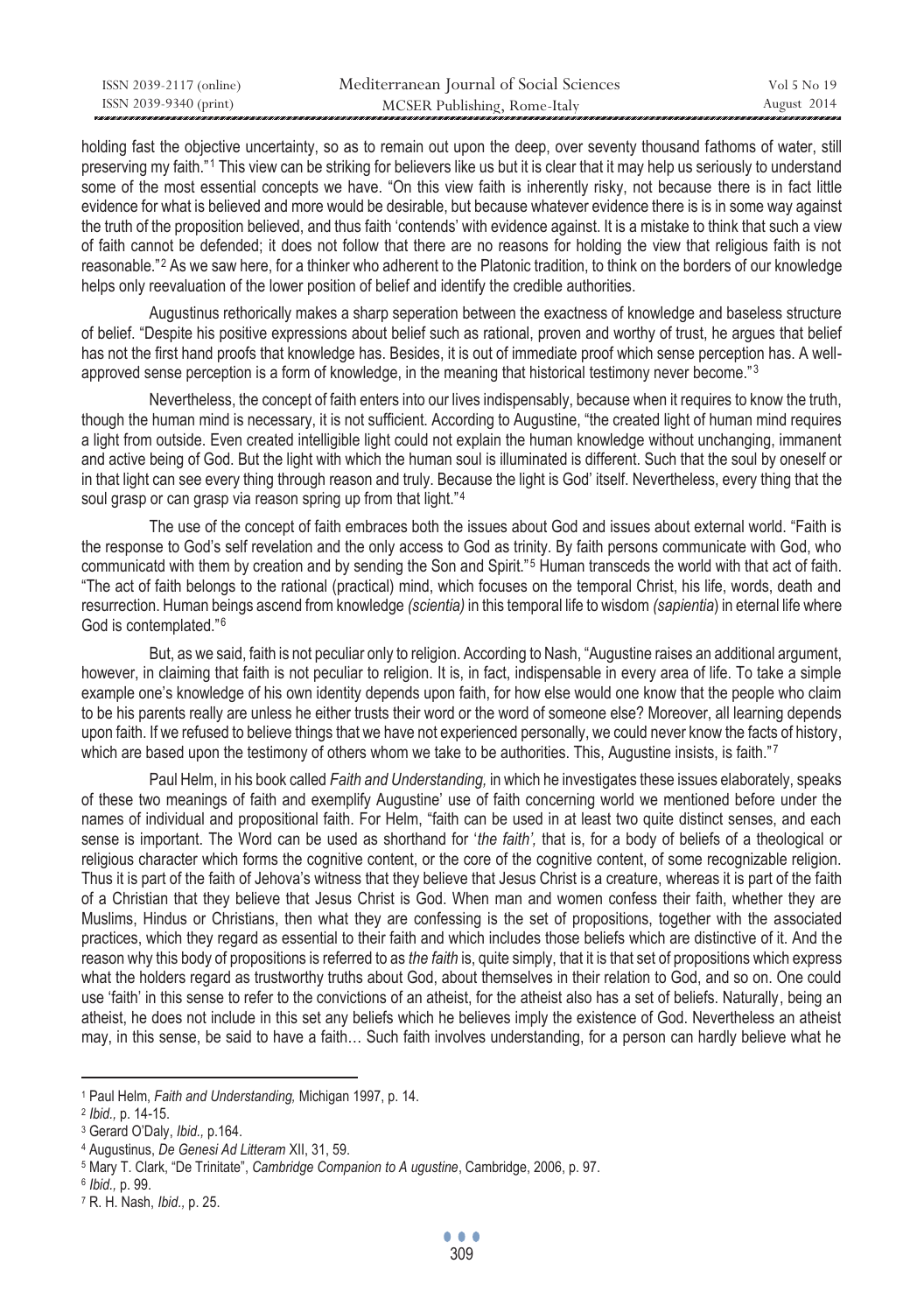| ISSN 2039-2117 (online) | Mediterranean Journal of Social Sciences | Vol 5 No 19 |
|-------------------------|------------------------------------------|-------------|
| ISSN 2039-9340 (print)  | MCSER Publishing, Rome-Italy             | August 2014 |

does not to some degree understand. But he may not understand it very much and may seek to understand it more. Increased understanding of the propositions of the faith enhances the way of faithas a whole. It is sometimes suggested that there is a sense of faith which which is 'personal' and which is to be contrasted with a 'propositional' sense of 'faith'. But this distinction does not seem to be a watertight one. If my friend Jones says that he will lend me his ladders and I believe what he says, then my reliance upon him – my faith - must have both a propositional and personal aspect to it. I believes Jones. I may or may not give him unconditional belief, believe him whatever he says. But what is undeniable is that I believe him in respect of the ladders. The proposition expressed by the sentence 'Jones will lend Helm his ladders' is believed by Helm because it is taken to be a trustworthy assertion of Jones. In believing the proposition, I believe – trust – the person, and in believing the person on this occasion I believe what he says, his utterance about the ladders. So the two senses of faith, the personal and the propositional, are interconnected, and highlight two aspects of one stuation. Though, understandably enough, the faith of an atheist cannot have this personal aspect, since he cannot regard the propositions of his faith as being the personal statements of anyone."<sup>1</sup>

While this long quotation is noteworthy from the point of being explanatory, it still does not hold forth explanation enough concerning to the relation of the concept in question to knowledge. The responce of this question lies in the seperation we made above. According to Nash, "as long as faith is understood in the first sense noted – as acceptance of authority or indirect knowledge – the it is true by definition that faith plays no role in immadiate *scientia.* There are two obvious examples of this kind of knowledge. One can know his own soul directly by intuition and one can perceive sense objects directly. It would be a contradiction to assert that faith (in the sense of being considered) plays any role in my present perception of a sensible object."<sup>2</sup>

I think, we can solve this contradiction by examining the other meanings of this concept. "There is another sense of the word in which faith does play a part in immediate *scientia,* at least in sense perception. Unless one assumes or presupposes that the senses are reliable, he will not regard the information received through them as knowledge. The Academician's depreciation of sense perception is proof of this. One need not be or aware of the confidence he has in the senses, for example, but when he becomes conscious that he no longer trusts their reports, they will no longer be regarded as a source of knowledge. Thus if faith is understood as the act of assuming (consciously or unconsciously) that something is the case, there is a sense in which it is indispensable, even for immediate *scientia.* A knowledge of anything depends somewhat upon one's presupposing certain other things. This is, of course, most clear in geometry, where there can be no knowledge untill certain axioms and postulates are assumed. This is just as true of other areas of knowledge. For example, The Thomist thinks he can reason his way to God's existence without faith. Perhaps he can, in a particular way, he would not succeed if he had no confidence (faith, in another sense of the word) in the reports of his senses or in the laws of  $logic."$ <sup>3</sup>

What we have explained untill now can be assumed to prove that Augustine believed that a real philosophy was in the same time was a real theology. His that belief puts in the words a common quality of middle age philosophy. Moreover, he was at the beginning and foundation of an understanding that dominated to the middle age. In middle age philosophy, faith and reason were not activities that could be investigated seperately from each other, they were not psychologically different activities. For this reason, that Augustine's use a religious concept in explaining philosophical subjects is not an extraordinary stuation. If we deal with in the context of our subject, Augustine states this truth by saying 'I believe, so I can understand.' The reason for that he states question so, is that faith and reason both two are necessary elements of knowledge. With these expressions, Augustine made faith, or as sometimes used belief, necessary component of philosophy of knowledge. This situation is very original in the history of philosophy, because before Augustine the relation of faith to reason and especially the subject of faith had not been discussed so elaborately. In the history of thought the subject of faith firstly with Christianity enter into philosophy and the person who discussed this subject in philosophical context so deeply was Augustine. In the history of humanity firstly Augustine united religious faith and knowledge in a melting pot and after Augustine untill today in Christian World these two areas have never seperated from each other. At this point, I think, Christian World is very lucky, because they are indebted their scientific and cultural development to this synthesis of faith and reason (secular reason of Ancient Greek). The nations who could not comprehend reason of Ancient Greek and could not unite this reason with their religious faiths have not realized any important development in scientific and cultural areas. So they are sentenced to being slave by themselves.

<sup>1</sup> Paul Helm, *Ibid.,* p. 9-10. 2 R. H. Nash, *Ibid.,* p. 28. 3 *Ibid.,p.28-29.*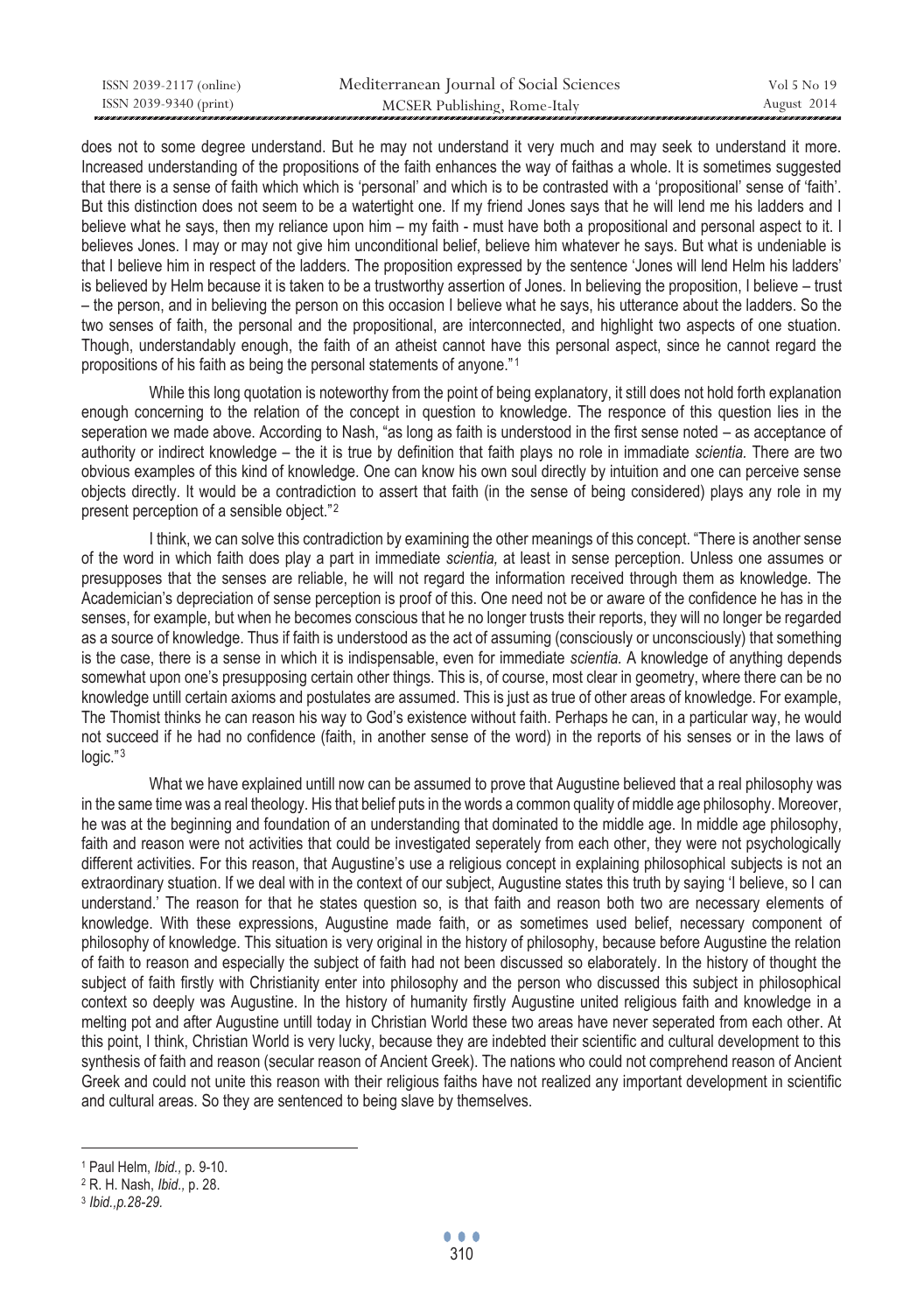# **The Relation Of Belief To Understanding**

The relation of belief to understanding is a subject which originates from the structure of belief and knowledge. The relation in question is important especially in the context of religious belief. "Augutine his *Soliloquies* with the confession that the two things he wants to know are his soul and God. In the second book of *De Libero Arbitrio*, Augustine says to his interlocutor, Evodius: 'At any rate you are quite certain that God exist.' Evodius replies, 'I firmly believe it, but I do not know it,' a characteristic Augustinian idea, which is later picked up by St. Anselm. This section ends with Evodius' saying 'but we want to know and understand what we believe."<sup>1</sup> The search of understanding Evodius mentioned composes the basis of the problem. John M. Rist indicates this issue saying that "the limitations of 'certain knowledge'compelled Augustine to a radical re-evaluation of the philosophical status of belief and its relation to understanding."<sup>2</sup>

At this point we want to attract attention to an other original aspects of Augustine. Bubacz states this originality associating it with contemporary philosophy: "Augustine's understanding of knowledge is opposite to the contemporary empirical understanding. Contemporary empirical understanding allocates knowledge to the assertions which are believed by people depending upon a robust evidence when they are true. However, basic knowledge is belief. Belief is necessary, because it's antecedent to understanding temporarily."<sup>3</sup> Because he dealt with these issues in a philosophical ground thoroughly, Augustine may be thought as the source of the tradition of faith looking for understanding.

In the frame of relation of belief to knowledge, one of the issues Augustine treated was priority of belief to understanding or knowledge. "'First believe, then understand' is a theme that recurs throughout Augustine's writings. 'We believed that we might know; for if we wished first to know and then to believe, we should not be able to know or to believe.' Augustine does not mean by this that we begin with faith and then go on to knowledge. He is teaching, instead, that we must believe in order to know. Faith, in a sense, is a precondition of knowing."<sup>4</sup>

This situation we mentioned above paragraph goes for not only spiritual themes, it goes for also the themes which are not spiritual. When he deals with these issues, Nash gives that explanation of Augustine as an argument: "Thus, although we can see bodies with our physical eyes and see our own thoughts and will by the eyes of our mind, we cannot see the minds of other people. Yet no Manichean seriously maintains that other people have no minds; he sees their physical actions and hears their words, but he takes it for granted that they have minds. This, Augustine informs him, is not sight but faith. 'Will you haply say that you see the will of another through his Works? Therefore you will see acts and hear words, but, concerning your friend's will, that which cannot be seen and heard you will believe." <sup>5</sup>

One of the benefits of such that kind of belief is that it also provides understanding in daily life. Augustinus states this by saying "credo ut intelligam"<sup>6</sup> (I believe so that I might understand). Burt, as parallel to Nash, appreciates the wordly and religious importance of the contribution of this belief: "Even on the humble level of everyday living, belief opens the door to great vistas of knowledge that we only later come to understand. A baby left to its own direct experience and purely personal interpretation of it would not progress far in accurate knowledge of reality. Probably none of us would have survived without the trust we developed in the friendly giants who were constantly telling us what was and was not good for us. And when it comes to beatifying knowledge, that knowledge that is crucial for our eternal happiness, the priority of faith is even more important. In our present condition we cannot know much about God except by believing. Once we believe in the fact of Trinity, we can then go onto try to understand what the mystery means."7

In fact the concept of faith may seem to indicate every time to the spiritual world, it nourishes from the material world. "Although understanding lies in the sight of Eternal, faith nourishes with milk in the cradles of temporal things. Now 'we walk by faith and not by sight'. Unless we walk by faith, we shall not be able to come to that sight which does not fail but continues through a cleansed understanding uniting us with Truth. On account of this principle one said 'If you will not believe, you shall not continue,' and another said, 'If you will not believe, you shall not understand. Therefore do not seek to understand in order that you may believe, but believe in order that you may understand."<sup>8</sup> Helm interprets quotation

 $\overline{a}$ <sup>1</sup> Gareth B. Matthews, "Knowledge and Illumination", *The Cambridge Companion to Augustine*, Cambridge 2006, p. 182.<br>
<sup>2</sup> John M. Rist, *Ibid.*, p. 56.<br>
<sup>3</sup> Bruce Bubacz, *St. Augustine's Theory of Knowledge, A Contempora* 

<sup>6</sup> Augustinus, *De Libero Arbitrio* II, 2, 6; *Epistolae* 120, 1, 3. 7 Donald X. Burt, *Ibid.,* p. 46. 8 Paul Helm, *Ibid.,* p. 26-27.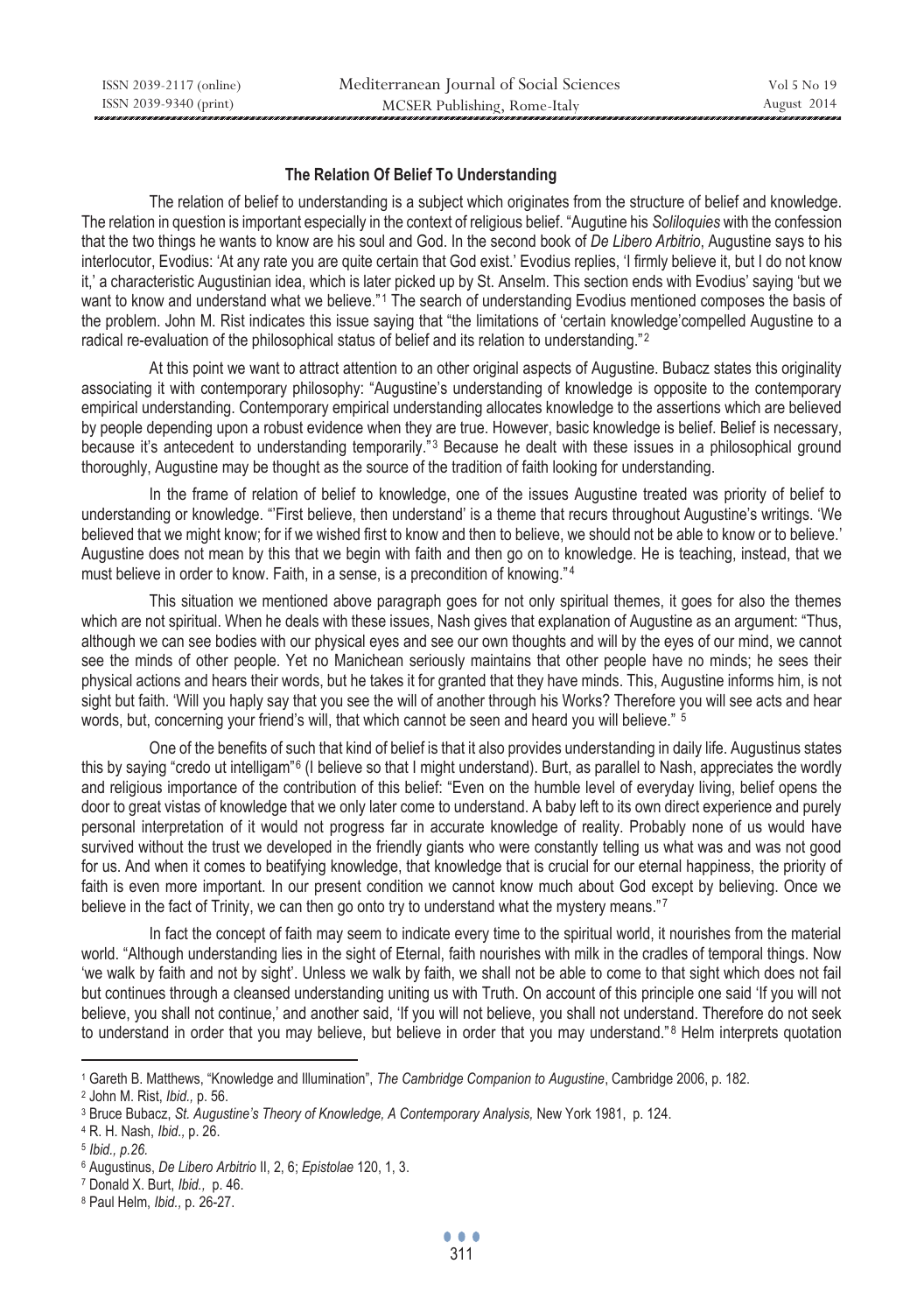| ISSN 2039-2117 (online) | Mediterranean Journal of Social Sciences | Vol 5 No 19 |
|-------------------------|------------------------------------------|-------------|
| ISSN 2039-9340 (print)  | MCSER Publishing, Rome-Italy             | August 2014 |

above that he gave from Augustine like that: "In these slogans sometimes the stress is placed not on the understanding as the outworking of faith, as what faith leads to, but on faith as the condition of understanding; if I want to understand, I must first believe. It is as if faith involves or posseses no understanding itself but is purely functional or instrumental. Though as we shall shortly see matters are not quite as straightforward as that. Now it is faith to believe that which you do not yet see; and the reward of this faith is to see that which you believe. Here faith is contrasted not with understanding but with sight, and the reward of faith is equated with seeing, not vision in the strict sense, but with direct or immediate knowledge of the sort that vision conveys. As we noted, one thing that Augustine has in mind is the biblical contrast between faith and sight. Faith, unlike sight, is at best indirect; or perhaps it is more accurate to say that it is less direct than sight. Understanding makes faith more direct, more like sight, than it would otherwise be."1

It is necessary to come up to the act of understanding and knowing after act of belief. "Because we want to understand and know what we believe in,"<sup>2</sup> and there are positive effects that these acts of understanding and knowing add to the belief. "The understanding does not consist simply of gaining additional evidence for the belief in order to justify it, but in understanding the grounds of belief, or the meaning of what is believed, or both, better."<sup>3</sup> Again, making a quotation from Augustine, Helm interprets like that this mutual dependance of belief and knowledge to each other: "'I considered the innumerable things I believed which I had not seen, events which occurred when I was not present, such as many incidents in the history of the nations, many facts concerning places and cities which I had never seen, many things accepted on the word of friends, many from physicians, many from other people. Unless we believed what we were told, we would do nothing at all in this life. Finally I realized how unmoveably sure I was about the identity of my parents from whom I came, which I could not know unless I believed what I had heard.' Augustine says that such trust of another person is not something that one could gain from experience but is itself a pre-condition of understanding and accepting much that we presently experience. How could I gain from experience the knowledge that X and Y are my parents? I need someone to tell me, since necessarily I could not, in infancy, have come to know such facts for myself, and I can not now reach back in time. The idea that one might, even in principle, get down to a bed-rock of experience each item of which one had personally verified is an illusion."<sup>4</sup> It seems here that Augustine affiliates understanding into the scope of philosophy of knowledge. According to Jeauneau, Augustinus formulated this situation by saying "Understand so that you might believe, believe so that you might understand."<sup>5</sup>

According to Jeaneau, these thoughts of Augustine, on the contrary to the false beliefs, show that reason was not leaved aside in middle age philosophy and Augustine's these thoughts affected other thinkers who came after him. "Christian belief does not deactivate reason, does not thrust aside investigation, does not destroy thinking. For this reason the best minds of middle age will keep the Augustinian advice. Ofcourse all of them didn't show the same consistency in conforming their knowledge and belief. According to this scheme, The situation of a Christian thinker takes place in movement with three times: In the point of departure there is a belief which believe without seeing anything, at the point of destination there is contemplation of a person who see but don't believe, between them is belief searching for understanding. Here, philosophy is that search. Neither church fathers nor middle age peopple had the anxiety of making seperation between these disciplines that today we make. They were going to the truth with all their sincerity and if they had make philosophy, they were doing this as blieving peoples. Except a small group, it didn't come to their mind to construct a temple of wisdom whose base did not Christian."<sup>6</sup>

Nash says that in connection with religious faith the priority of belief to knowledge is connected to a passage from Holy Bible. According to Nash' quotation, " For some kinds of things are those which we do not believe, save we understand them; an other kinds of things are those which we do not understand, save we believe them. For since 'faith cometh by hearing, and hearing by the Word of Christ' (Rom. 10:17), how can one believe him who preaches the faith, if he-to say nothing of other points-understands not the very tongue which he speaks? But unless, on the other hand, there were some things which we can not understand, unless we believe them first, the prophet would not say, If you will not believe, you shall not understand."7

<sup>1</sup> *Ibid.,* p. 27. 2 Augustinus, *Sermones* 43. 3 Paul Helm, *Ibid.,* p. 16.

<sup>4</sup> *Ibid.,* p. 20-21. 5 Edoward Jeauneau, *Orta Çağ Felsefesi*, trans. Betül Çotuksöken, p. 15, 1998, İstanbul. 6 *Ibid., p.15-16.*

<sup>7</sup> R. H. Nash, *Ibid.,* p. 33.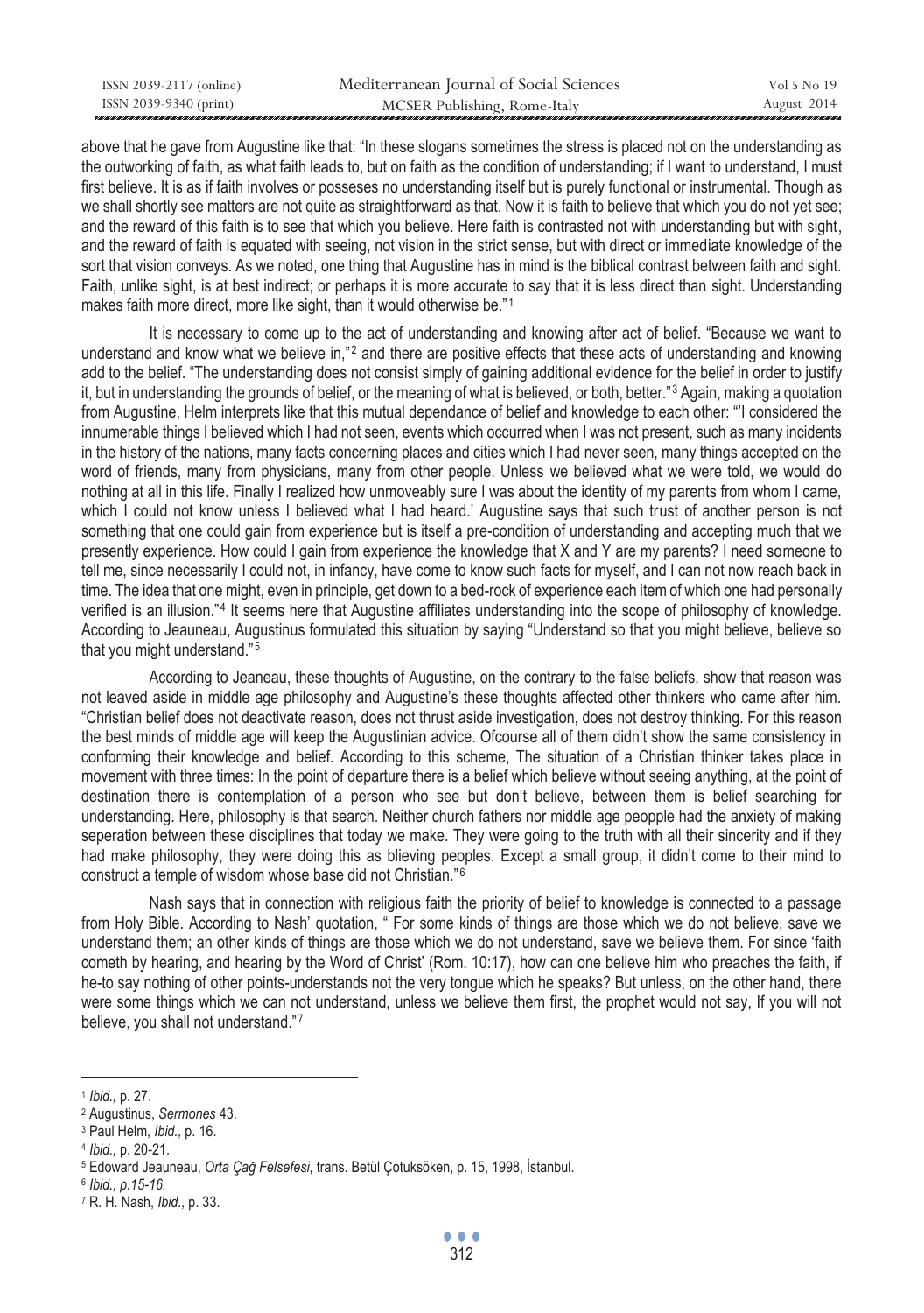| ISSN 2039-2117 (online) | Mediterranean Journal of Social Sciences | Vol 5 No 19 |
|-------------------------|------------------------------------------|-------------|
| ISSN 2039-9340 (print)  | MCSER Publishing, Rome-Italy             | August 2014 |

According to Helm, Augustine sometimes reverses the relation of belief to understanding. Depending upon a quotation from Sermones, Helm explains this situation like this: "My opponent too… has something when he says: 'I would understand in order that I may believe. Certainly what I' am now saying, I say with the object that those may believe who do not yet believe. Nevertheless, unles they understand what I am saying, they cannot believe."<sup>1</sup> Here understanding is a condition of having faith. These seemingly contrdictory claims, that undersatnding follows faith and that understanding is needed for faith, can be reconciled if we bear in mind Augustine's view of faith. Faith has some cognitive content; and so a person needs to have some understanding of this content in order to have faith; otherwise how would his faith in God be distinguishable from faith in anyone else? It is this initial understanding which directs what what ought to follow; the understanding that is to follow keeps to the parameters of the basic cognitive content of faith and attempts to fill out the detail and so deepen the understanding. For the primary cognitive content of faith is limited; and so understanding gains a fuller appreciation of this content without going outside its limits.<sup>2</sup>

Giving one example, Helm tries to make clear Augustine's thought concerning to the relation of faith to understanding. According to Helm, "in this words Augustine makes clear that faith involves some understanding, for understanding is a necessary condition of faith, and that the understanding which faith then seeks is further understanding, building upon the primary understanding involved in the first steps of faith. Perhaps what Augustine takes to be the primary understanding of faith is not the direct comprhension of spiritual realities, but the understanding of words. What Augustine is saying is that it is necessary for anyone who believes anything first to have a form of words proposed for their belief, just as a novice joiner may believe that he needs a set-square without knowing what a set-square it. And then a fuller comprehension may follow this believing, a graeter awareness of those realities which the language of their faith denotes and connotes. To understand is thus more than comprehending the meanings of words, it is an appreciation of thoso realities which the words represent."3

At this point, it appears that there are two situations of faith-understanding relationship: The priority of faith/belief to understanding and the priority of understanding to faith. We should examine them in relation to each other. "Belief is a necessary means to beatification but it is not meant to be the ultimate stage in our knowing. We believe now so that someday we can come to a time and a place where we will finally and forever understand ourselves and our God. We seek now by faith; then we shall find by understanding. Then we shall know the truth of Augustine'words: Understanding is the reward of faith. Then we shall finally see what now we can only believe."4

Stephen Mann also signifies to that relationship. According to him, "thus we must begin by believing what we read in scripture, and then press on to undestand it. This means, most obviously, to know or understand *that it is true*; but for Augustine, much of the difficulty lies in the preliminary task of undestanding what it means."<sup>5</sup> By saying "in the areas of immediate knowledge too, one should firstly believe before understanding,"<sup>6</sup> Nash enlarges the function of belief. However, "the ability to reason is a necessary condition for believing... No one can believe what he does not understand."7 Augustine was aware of this mutual relationship of faith and understanding as far as we understand from his writings.

In *In Johannis Evangelium* he says: "We believe that we might know; for if we wished to know and the believe, we should not be able either to know or believe."<sup>8</sup> In *Epistolae* "but faith gives the understanding access to these things, unbelief closes the door,"<sup>9</sup> he says. Norman Geistler gives this quotation to exemplify this stuation: "But unless, on the other hand, there were somethings which we cannot understand unless we first believe them, the prophet would not say, 'If you will not believe, you shall not understand"<sup>10</sup>

These quotation from Augustine may help us best to put forth the relationship between these concept: "However I also believe all things that I understand, but I don't know all things that I believe. Because I know every tings that I

<sup>&</sup>lt;sup>1</sup> Sermones 43.<br>
<sup>2</sup> Paul Helm, *Ibid.*, p. 27-28.<br>
<sup>3</sup> *Ibid.*, p. 28<br>
<sup>4</sup> Donald X. Burt, *Ibid.*, p. 46.<br>
<sup>5</sup> Stephen Menn, *Ibid.*, p. 193.<br>
<sup>6</sup> R. H. Nash, *Ibid.*, p. 29.<br>
<sup>7</sup> *Ibid.*, p. 30.<br>
<sup>8</sup> Augustinus, *In Jo* 

<sup>9</sup> Epistolae 137, 4.

<sup>10</sup> Norman Geisler, What Augustine Says, p. 16. Oregon, 1982.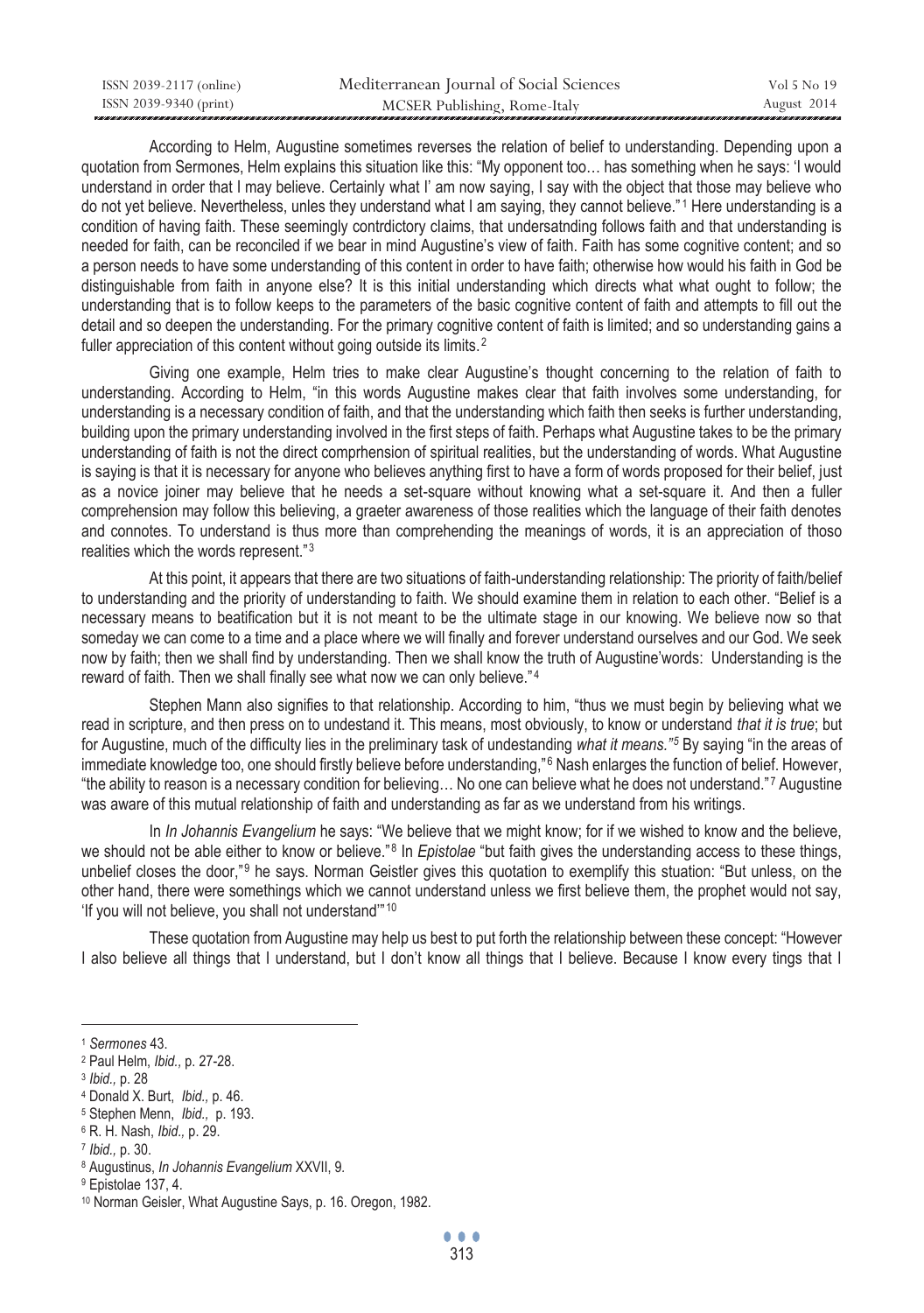| ISSN 2039-2117 (online) | Mediterranean Journal of Social Sciences | Vol 5 No 19 |
|-------------------------|------------------------------------------|-------------|
| ISSN 2039-9340 (print)  | MCSER Publishing, Rome-Italy             | August 2014 |

understand. Although most of the things left unknowable for me, I know the benefits of belief."<sup>1</sup> "In this situation we are indebted to reason what we understand, what we believe in to authority and on what we have estimation to mistake."<sup>2</sup>

#### **Afterword**

In the beginning we stated that the relations of these conceps in question depend upon the limited structure of reason. As far as we can understand, Augustine paid attention to this situation and he opposed to all kinds of irrationality. That he makes emphasis on the funstions of belief and priority of belief in some situations does not mean that he is an irrationalist. From the point of relation of belief to knowledge, Burt explains this situation like that: "It was impossible for Augustine to be either a pure fideist because he was convinced that understanding and belief were intertwined, each depending on the other. If we were not beings of reason with a hunger to know, we could not come to belief. Recognition of the need to believe rests on reason's awareness of its own limits. Recognition of possibility of belief rests on reason's acceptance of the proposed truth as at least believable. Finally, for belief to be truly well-founded there must be some rational analysis of the credentials of the authority on which the belief is based. In all of these ways reason seems to have priority over faith and justifies the truth of Augustine's assertion that: *Intelligo ut credam* (I understand so that I might believe)."<sup>3</sup>

However the act of beliving provides some advantages to believer that unbelievers cannot have any time. Belief provide for believer entrance ticket to enter into some areas. "He who does not believe will not understand. For he who does not believe will not experience, and he who has not had experience will not know. For the knowledge of the one who experiences is superior to the knowledge of the one who hears, to the same degreee that experience of a thing is superior to hearing about it."4

On the other hand faith is not an act realised blindly. "Faith is assent to a proposition in virtue of its having been put forward by an authority one has accepted on rational grounds, so that the understanding which faith then seeks is of a piece with the primary understanding which is required to make the propositions initial act of faith credible. Understanding is assent to a proposition in virtue of its having been clarified or supported (or both) by one's reason on the basis of analysis and argument. Such clarification would involve, for example, the removal of ambiguities which make for misunderstanding, the drawing out of logical implications of the proposition of faith, and the rebutting of *prima facie* reasonable objections to the meaningfulness or the truth of such propositions."<sup>5</sup> Besides, "what the gaining of understanding provides, insofar as it is achieved, is an increasigly informed acquaintance with the one who is, initially, trusted in faith, and so a richer experience. Here the dominant contrast is between faith and vision, or faith and sight; between the gradual replacement of what is indirect with what is direct as when, having had a letter from someone, I then meet them and make their acquaintance directly and more fully. One might even say that the personal trust of faith provides the one who trusts with a minimal direct acquaintance, as the one who receives a personal letter is minimally directly acquainted with the sender, in friendship, a person may come to know his friend better and better."<sup>6</sup>

If we think so, knowledge and faith will not contradict to each other. "Knowlede, even the incomplete knowledge of this life, is not incompatible with faith, because faith for Augustine is not primarily belief, but it is primarily reliance upon what is known; it is the act of relying on what is known, as distinct from is trusting and departing from what is known. It is the role of faith to renew this natura for innate knowledge of God. What reason gives is a clarification and intensification of a persons own natural and direct (non-inferential) knowledge of God. Faith is thus at least partly a moral agency; through it the perversity of the will is progressively removed, a perversity which until it is fully removed blocs further knowledge. As it is removed, the knowledge progresses through love of object of faith and increased acquainted with it, in a sort of reciprocal, upward spiral."7

# **BIBLIOGRAPHY**

1-Augustinus, *De Libero Arbitrio.*

<sup>&</sup>lt;sup>1</sup> Augustinus, De Magistro XI.<br><sup>2</sup> Augustinus, De Utilitate Credendi XXV.<br><sup>3</sup> Donald X. Burt, Ibid., p. 46.<br><sup>4</sup> Paul Helm, Ibid., p.40.<br><sup>5</sup> Ibid., p. 37.<br><sup>6</sup> Ibid., p. 10.<br>7 Ibid., p. 45.